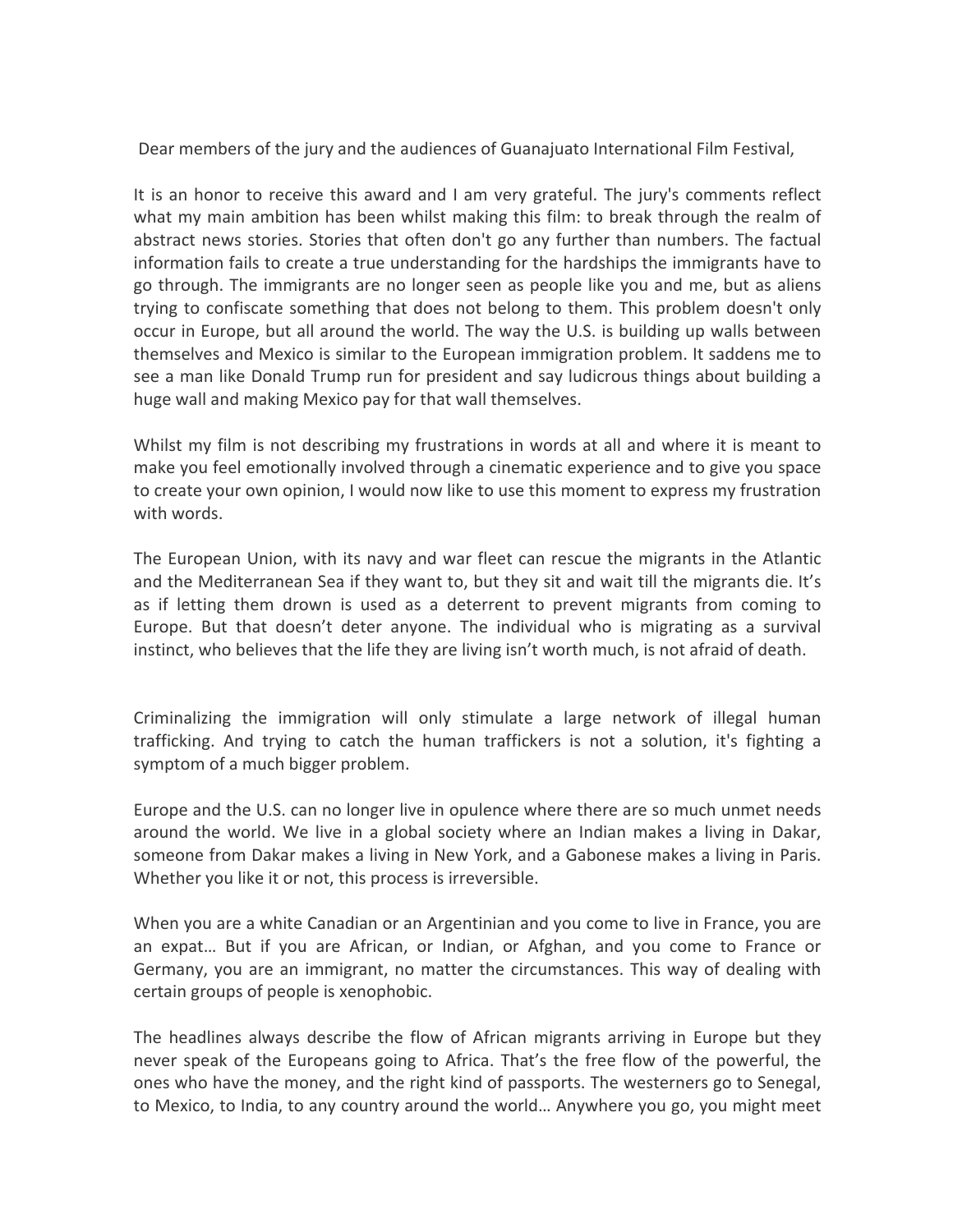French people, Germans, and Dutch. I see them everywhere around the world, because they have the right passport.

Borders and the limitation that comes with passports are no doubt a form of discrimination. A global form of discrimination. Based on where you are born, you are either lucky or not. The wealthy people don't even seem to realize that they are part of a modern elite. They take their wealth for granted and see potential invaders from the third world as a threat. With a modal Dutch income you belong to the richest 2 per cent of the world population. Inequality within countries is by far not as big as the inequality between countries

From all the controversy surrounding the issue, you might think that immigration was an economic evil that the U.S. and Europe are forced by circumstance to put up with. In fact, the consensus among economists is that immigration -- both legal and illegal -- is good for the overall economy. While competition from undocumented workers and new arrivals pushes wages down in some sectors, the net effect is positive.

It might sound crazy at first, but maybe it's not so crazy at all: open the borders.

Open borders advocates argue that free migration is the most effective way to reduce world poverty. Migrants from developing countries can earn higher wages after moving to a more developed country, usually lifting them from 'developing world poverty' to 'developed world poverty'. They also send remittances to relatives in their home country, the glow flow of remittances being estimated to be around three times the global foreign aid spending reported by the OECD, the Organisation for European Economic Cooperation.

A literature summary by economist Michael Clemens leads to an estimate that open borders would result in an increase in GWP (gross world product) of 67-147%, with a median estimate of a doubling of world GDP.

From a human rights perspective, free migration may be seen to complement Article 13 of the Universal Declaration on Human Rights: Everyone has the right to freedom of movement and residence within the borders of each state. Everyone has the right to leave any country, including his own, and to return to his country.

Economist and writer Philippe Legrain argues that the countries of the world need migration to help global trade and reduce the occurrence of regional wars.